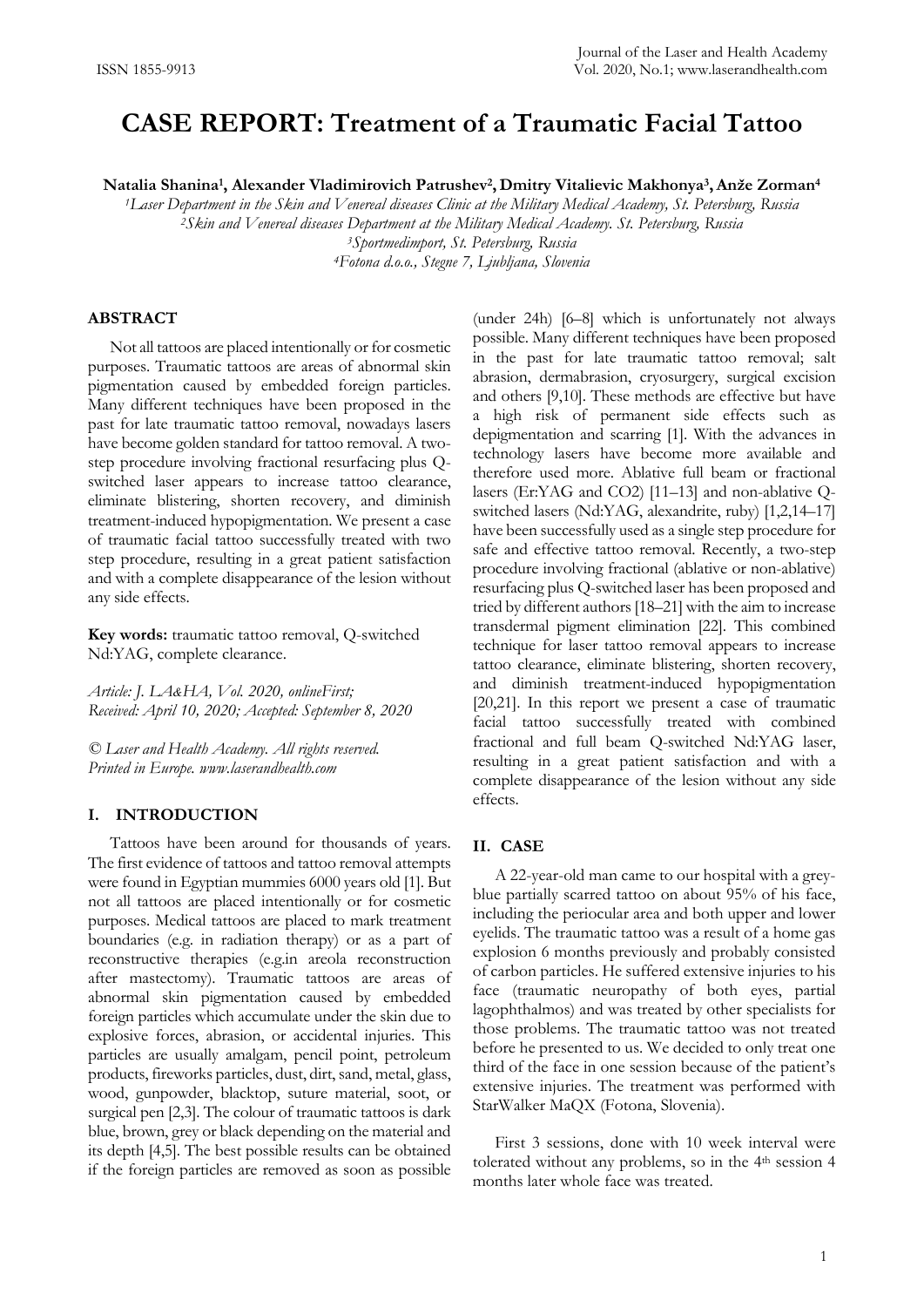





Fig. 1: Before the treatment. Figure 2: During the treatment

|  |  | Table 1: Parameters used in the first 3 sessions. Each session 1 pass was performed over one third of the face |  |  |  |  |  |  |
|--|--|----------------------------------------------------------------------------------------------------------------|--|--|--|--|--|--|
|--|--|----------------------------------------------------------------------------------------------------------------|--|--|--|--|--|--|

|               | 1 <sup>st</sup> session<br>(lower third of the face) |                  | $2nd$ session<br>(middle third of the face) |                | $3rd$ session<br>(upper third of the face) |                       |
|---------------|------------------------------------------------------|------------------|---------------------------------------------|----------------|--------------------------------------------|-----------------------|
|               | $1st$ step                                           | $2nd$ step       | $1st$ step                                  | $2nd$ step     | $1st$ step                                 | $2nd$ step            |
| Laser System  | StarWalker MaQX                                      |                  |                                             |                |                                            |                       |
| Wavelength    | $Qs$ 1064 nm                                         |                  |                                             |                |                                            |                       |
| Handpiece     | FS <sub>20</sub> A                                   | <b>R28</b>       | FS <sub>20</sub> A                          | <b>R28</b>     | FS <sub>20</sub> A                         | <b>R28</b>            |
| Mode          | $MaQX-1$                                             |                  | $MaQX-1$                                    |                | MaQX-5                                     | $MaQX-1$              |
| Fluene/Energy | $7.6 \text{ mJ/px}$                                  | 1.7 $J/cm^2$     | $7.6 \text{ mJ/px}$                         | 1.4 $J/cm^2$   | $10.7 \text{ mJ/px}$                       | $4$ J/cm <sup>2</sup> |
| Spot size     | 9x9px                                                | $4.9 \text{ mm}$ | 9x9px                                       | $5 \text{ mm}$ | 9x9px                                      | $5 \text{ mm}$        |
| Frequency     | 2 Hz                                                 | 3 Hz             | 2 Hz                                        | $1.5$ Hz       | 1 Hz                                       | 1 Hz                  |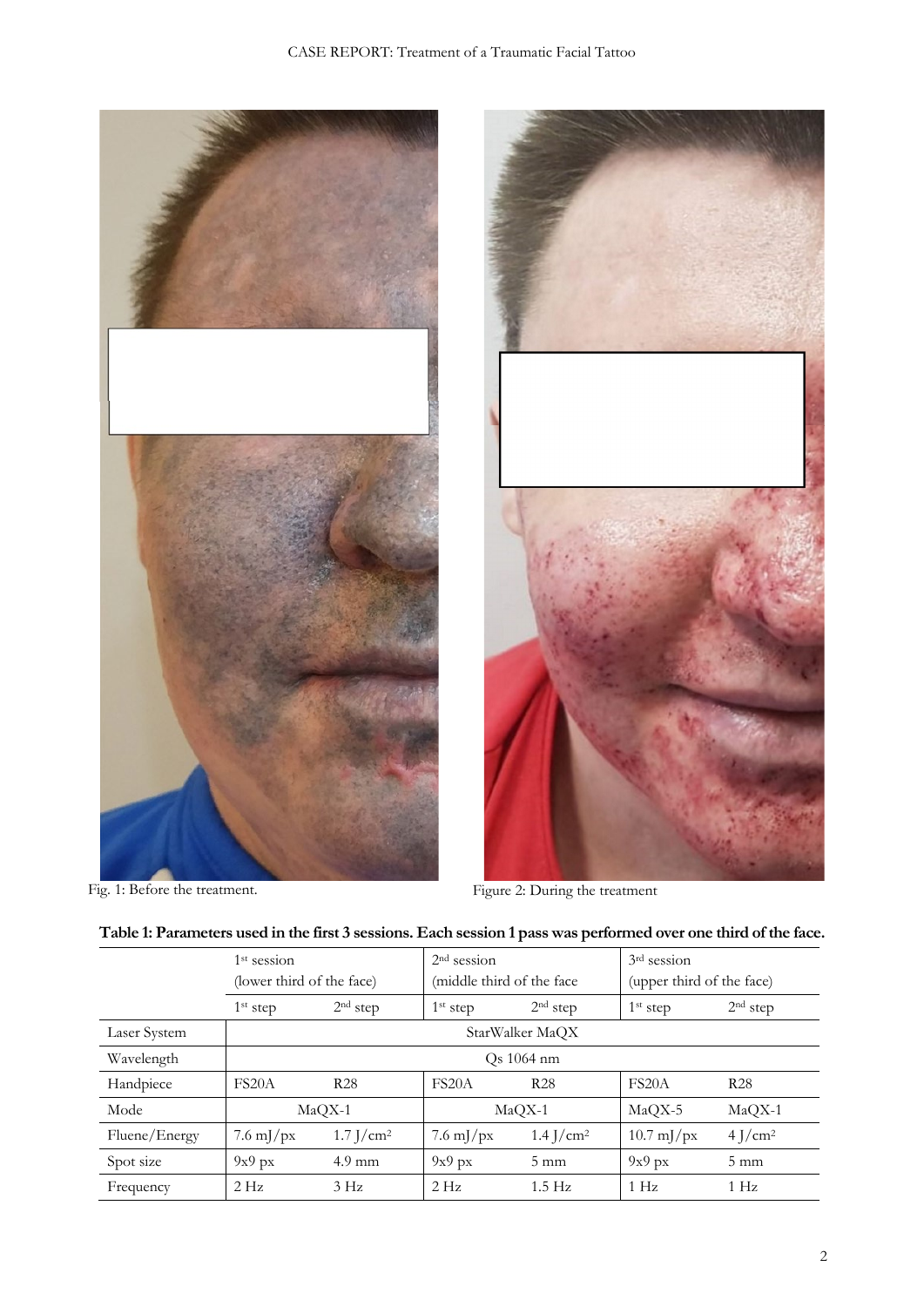| $4th$ session | Eyelids             | Lips and ears           | All other facial areas |                       |  |  |  |
|---------------|---------------------|-------------------------|------------------------|-----------------------|--|--|--|
| Laser System  | StarWalker MaOX     |                         |                        |                       |  |  |  |
| Wavelength    | Os 1064 nm          |                         |                        |                       |  |  |  |
| Handpiece     | FS <sub>20</sub> A  | R <sub>28</sub>         | FS <sub>20</sub> A     | R <sub>28</sub>       |  |  |  |
| Mode          | $MaQX-1$            |                         | $MaQX-5$               | $MaQX-1$              |  |  |  |
| Fluene/Energy | $7.6 \text{ mJ/px}$ | $1.5$ J/cm <sup>2</sup> | $30 \text{ mJ/px}$     | 5.5 J/cm <sup>2</sup> |  |  |  |
| Spot size     | 9x9px               | $5 \text{ mm}$          | 9x9px                  | $5 \text{ mm}$        |  |  |  |
| Frequency     | 2 Hz                | 1 <sub>Hz</sub>         | 1 Hz                   | $1.5$ Hz              |  |  |  |

**Table 2: Parameters used in the 4th session. One pass was performed over each of the mentioned areas.**



Fig 3: After 4 sessions

No anaesthesia was needed; any discomfort was reduced with air cooling. All personnel within the room wore protective goggles with the proper optical density. The patient was provided with protective eyewear (goggles or intraocular metal shields when we treated the eyelids). After each session the patient received 30 mg of prednisolone intramuscularly, topical solution of chlorhexidine and Bepanthen (Bayer, Germany) was prescribed. After the area healed fully in about 2-5 days, a use of SPF50 topical was encouraged. The exogenous particles were almost completely gone with 2 sessions.

## **III. DISCUSSION**

Tattoo removal has been sought for thousands of years but most of the older non-laser techniques carry high risk of permanent side effects such as depigmentation and scarring [1]. Lasers offer an effective way or removing any kind of tattoos with minimal chances for side effects [18–22], this is especially true for two step procedures like presented in this case report. Fast, safe and complete removal is important especially given the location of the traumatic tattoo in our case. Had the patient not been treated, the noticeable discoloration of the facial region would have had a significantly negative psychologic impact and cause great distress to the patient. We have been overly cautious because of the extensive injuries of our patient and it took 4 sessions for an almost complete clearance. However in retrospect we now know that first 3 treatment sessions could be performed all together in one sitting. Therefore only 2 sessions would be needed in order to get good results. We can conclude that StarWalker MaQX laser is a useful technique for traumatic tattoo removal with no side effects or complications, short recovery time (2-5 days) and minimal discomfort for the patient..

## **REFERENCES**

- 1. Adatto MA, Halachmi S, Lapidoth M. Tattoo removal. Curr Probl Dermatol. 2011;42:97-110. doi:10.1159/000328269
- 2. Kent KM, Graber EM. Laser tattoo removal: A review. Dermatologic Surg. 2012;38(1):1-13. doi:10.1111/j.1524- 4725.2011.02187.x